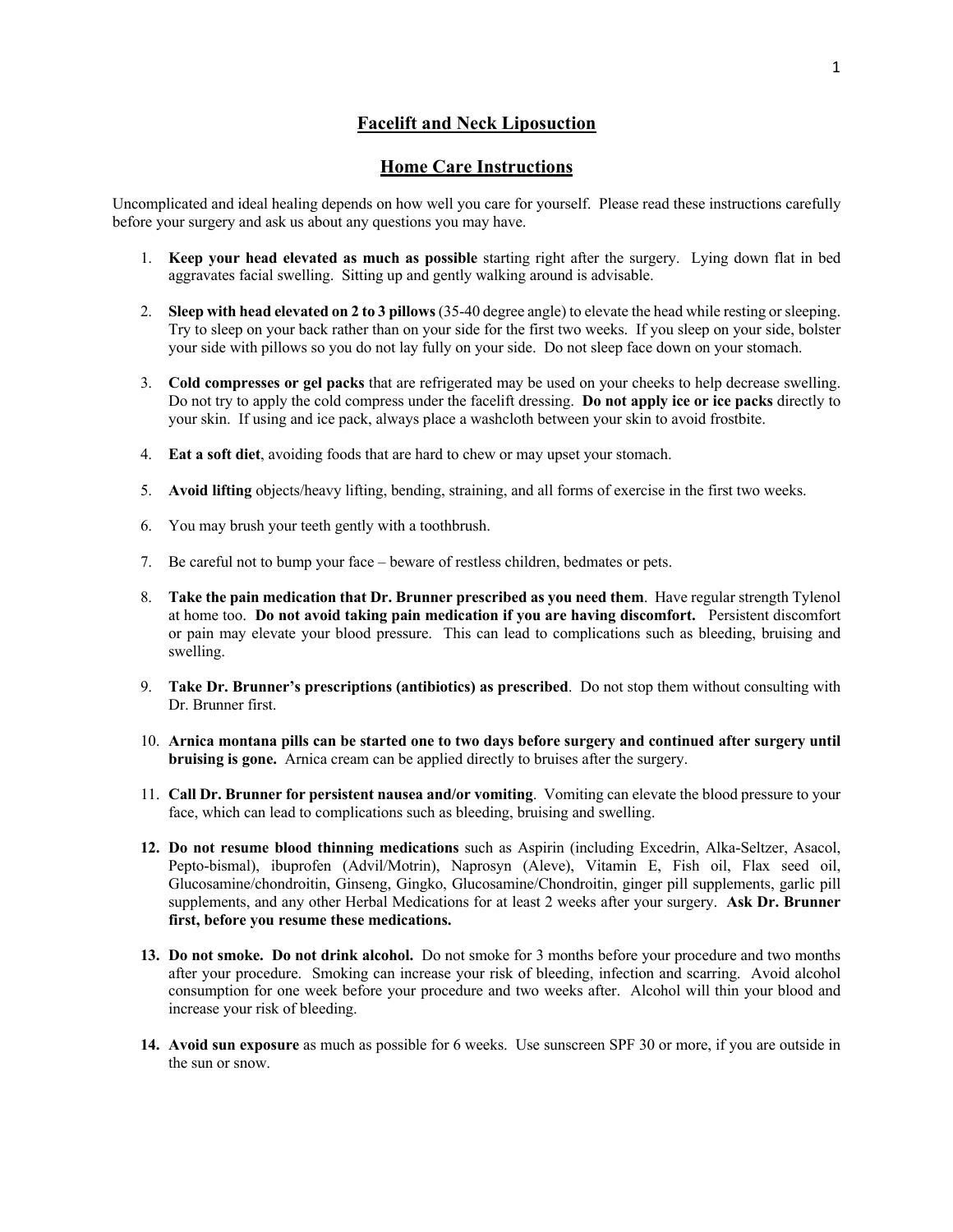Prior to surgery, arrange for someone to take you home from the hospital, stay overnight with you at home, and bring you to the office for your first post-operative visit the next day.

#### **Any progressive or one-sided pain, bleeding, bruising or swelling should be reported immediately. If you are at home, telephone our office day or night. If you are in the hospital, please notify your nurse.**

**The large bulky dressing will be removed after 1 to 4 days**. Following this, Vaseline should be applied to the suture lines to keep them moist – usually about twice a day. It is not necessary to apply Vaseline on the paper tapes, which are placed after stitches are removed. If crusting develops on the suture lines/stitches, gently clean them with hydrogen peroxide and a Q-tip once a day. Do not use Bacitracin, Polysporin, Triple Antibiotic ointment or any other antibiotic ointment unless instructed by Dr. Brunner.

**Post-Operative Schedule**: Your first office visit will be the first day after surgery. The cotton dressing will be removed at this visit. A second more compact cotton dressing is placed for another three days. On the fourth day after surgery, the cotton dressing is removed along with some of the stitches. An elastic face and neck bandage is worn for another one to two weeks (day and night), then for 1 further week at night only. Stitches will also be removed one week after your procedure and 10 to 14 days after your procedure.

#### **HAIR WASHING AFTER SURGERY:**

**Please start washing/rinsing your hair after the cotton dressing is removed four days after your procedure**. The first time you wash your hair, just let the water run through it. Use conditioner on your hair to help soften it. You may not be able to shampoo your hair until it is softened. It will take several hair rinses, before you are able to shampoo your hair.

**Do not try to clean everything out of your hair the first time you wash/rinse**. It is easiest to do this in the shower. **Do not try to wash your hair by leaning over in the sink**, this is too much strain on the facelift. **Do not take a hot/steamy shower.** It may make you light-headed and/or cause bleeding in the area of the facelift. **Do not use a blow-dryer or curling iron** in the first two weeks after your surgery. Let your hair air-dry.

Some patients have used **Dawn dish detergent** to shampoo out the Vaseline from their hair with good success. Vaseline is very steadfast. It will take multiple washings to get it out. Please be patient and gentle.

**If you have any questions or concerns, call the office at (609) 921-9497**. We have a 24-hour answering service, which will contact Dr. Brunner. On occasions when Dr. Brunner is not available, surgeons at The Medical Center at Princeton will be on call for her. Should you feel it necessary, go to the Emergency Department at The Medical Center at Princeton and ask for Dr. Brunner or the doctor on call for her.

# **List of Supplies**

- 
- 2. Hydrogen Peroxide
- 3. Q-Tips
- $\frac{1}{2}$ . Vaseline<br>  $\frac{3}{2}$ . Q-Tips<br>  $\frac{4}{5}$ . Gel pack<br>
Tylenol 4. Gel packs/gauzes/wash clothes for cold compresses
- Tylenol
- 6. Arnica montana pills
- 7. **Fill all prescriptions** given to you by Dr. Brunner, **before your procedure**.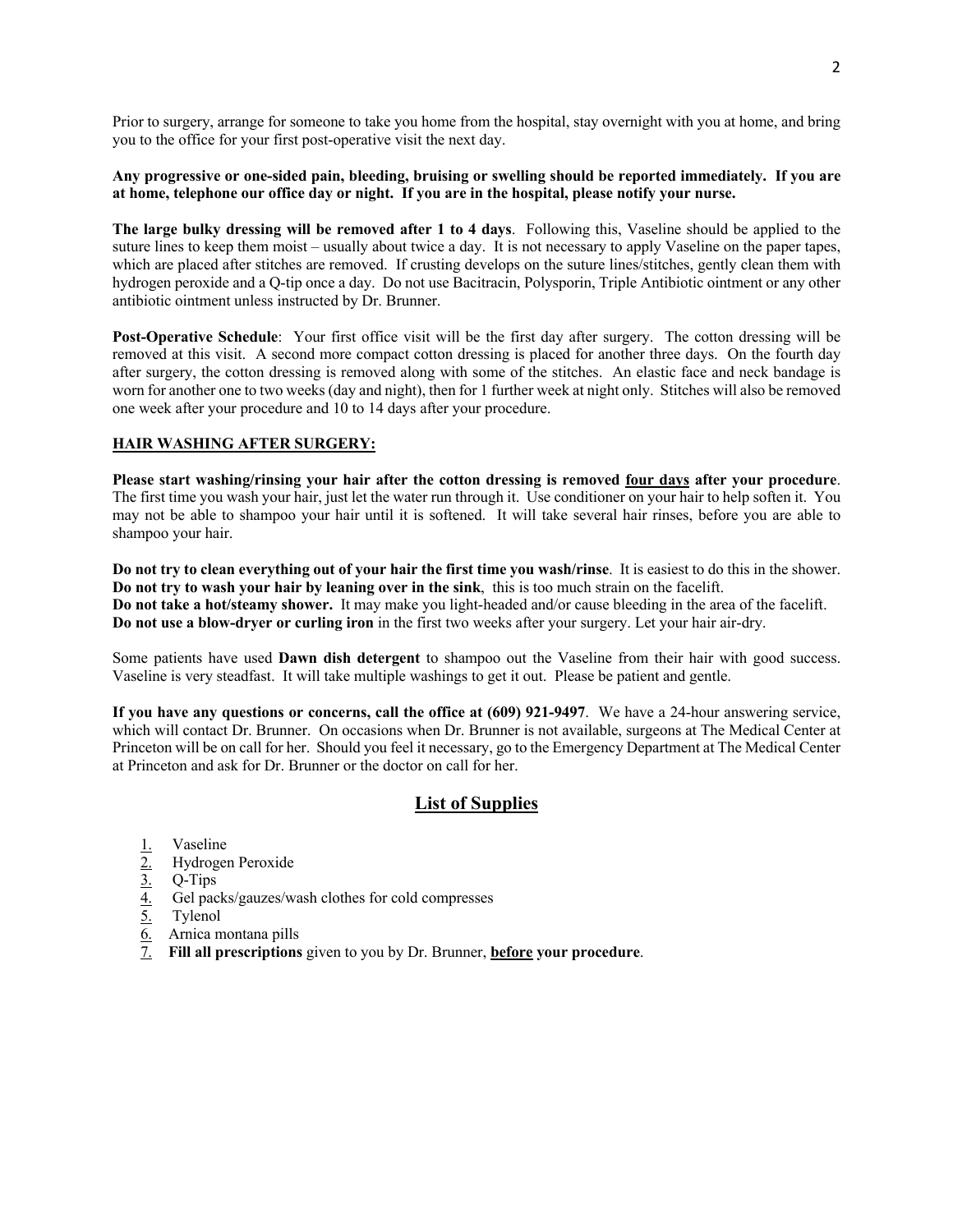#### **Common Concerns After Surgery**

**Bruising, Swelling and Discoloration:** This is normal after surgery and will subside gradually over the first two weeks. It will move downwards from the face into the neck due to the effects of gravity. Keep your head elevated on at least 2 to 3 pillows when lying down. Take Arnica montana pills to help decrease bruising. Use lots of cold compresses on your cheeks in the first 4 days to decrease bruising and swelling. After 4 days use warms compresses to dissolve bruising.

**Pain:** There is minimal pain after surgery. It is worsened by anxiety. Swelling does cause a tight or bruised feeling. It is common to have muscle soreness, especially in the region of the upper neck. Take the medication for pain that Dr. Brunner has given you, but only as much as needed. Excessive use of analgesics may prolong your convalescence. Do not take aspirin or ibuprofen containing medications, as they may cause bleeding. Tylenol is good for mild discomfort after surgery, especially in the daytime. Take the prescription pain medication as you need it. Do not be a martyr and suffer through discomfort. For moderate discomfort and at bedtime in the first week, take the prescription pain medication.

**Sutures:** Some slight redness around individual sutures is common. However, notify the office if the redness extends along the entire line of the incision or if the suture line becomes tender and swollen. In this case, an early infection may be present and antibiotics will be needed.

**Temperature:** The body temperature may rise to 101 F after surgery. Drink fluids and rest, but do not stay bedridden. Walk normally around the house and take lots of slow deep breaths to inflate your lungs. If it persists more than 48 hours, report your condition to Dr. Brunner.

**Scars:** As your scars mature, they may go through a "lumpy" and pink stage. This will resolve over several weeks but final scar maturation – to obtain a flat, smooth, fine-line scar—will take upwards of a full year. Patience is required. Occasionally some widening or thickening of scars may occur, especially behind the ears. Sometimes these are treated medically and sometimes are "touched up" surgically several months later.

**Tightness:** Due to the swelling and the pull on the deeper tissues, it is usual to feel tightness in the face and neck for several weeks. This gradually resolves and the facial tissues feel soft and normal again.

**Numbness:** After any surgery, the area may feel numb, and have decreased or altered sensation, especially around the ears and the earlobes. Be careful not to pull your earlobes when you put on and take of shirts and sweaters. Stretch the neck of the turtleneck sweater as you change in and out of it. The numbness gradually resolves by itself over a period of several weeks to months.

**Depression:** Some people become mildly depressed after surgery. One must be patient during this time, and remember that the swelling and discoloration is only temporary. It is best to adopt a positive attitude, and look forward to resuming normal activities as soon as possible. Although you cannot do any strenuous or aerobic exercise in the first 3 week, taking a walk outside helps greatly.

**Weak Feeling:** It is not unusual after surgery, especially after a general anesthetic, to feel weak, a little "flu-like", and not quite yourself for a few days. This improves over several days without medication. Drink fluids. Eat regular meals, do not diet. Try to sleep through the night.

**Contour Changes:** Following liposuction and facelift procedures, there is continued healing of the deeper tissues of the face and neck. This may result in some lumpiness and contour irregularities, which will soften and improve over the first few months. This is most common in the areas around the ears and upper neck just below the ears.